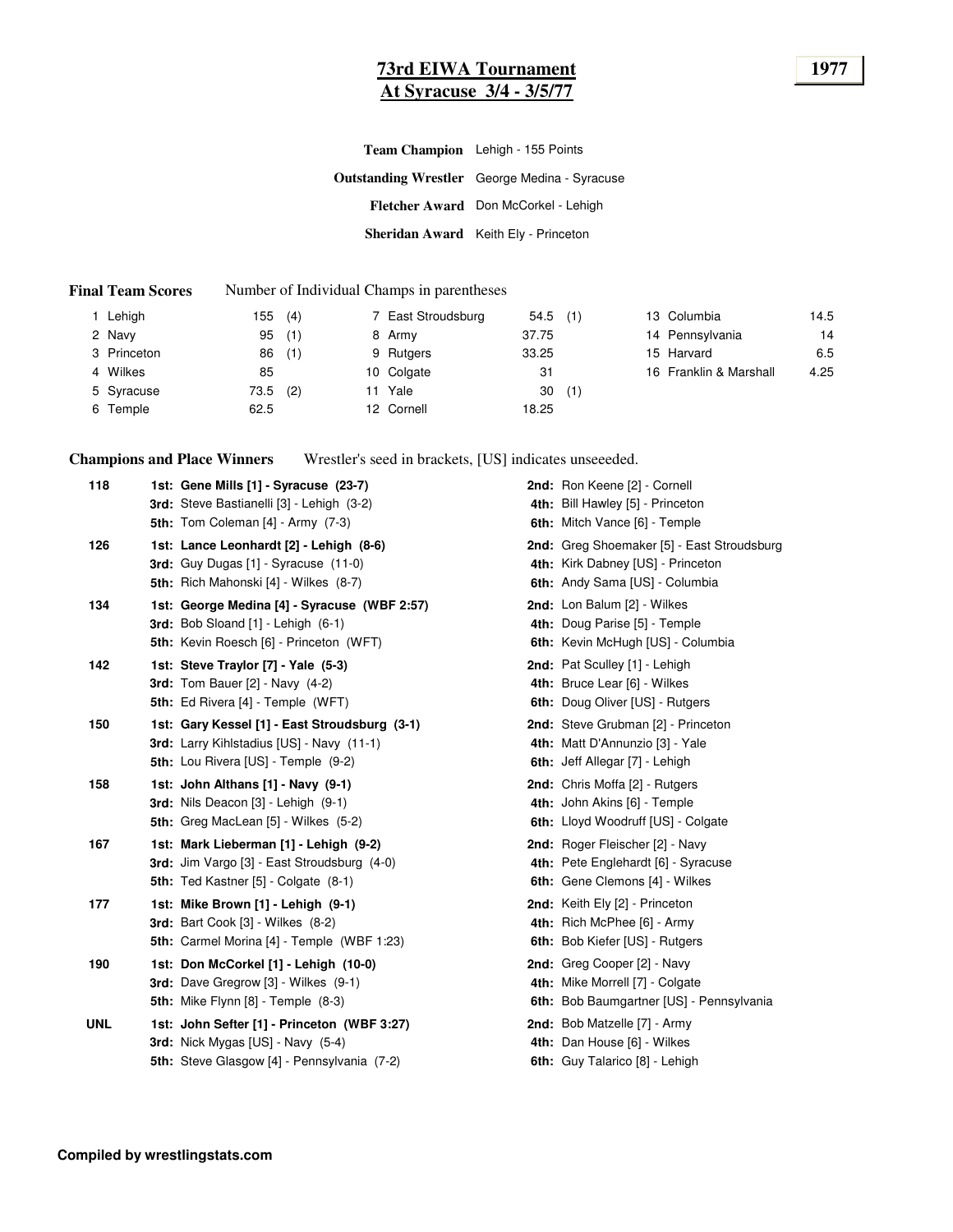### **3/4/1977 and 3/5/1977 at Syracuse 1977 EIWA Championship Page 1 of 10**

#### Tom Coleman, Army [4] Andy Foltiny, Rutgers Leigh Tonai, Yale Bill Hawley, Princeton [5] Glynn Mansfield, Wilkes [8] Randy Brungard, Franklin & Marshall Pat Alberti, Columbia Gene Mills, Syracuse [1] Ron Keene, Cornell [2] Paul Gehring, Navy Dave Albert, Harvard Desi McNelis, East Stroudsburg [7] Mitch Vance, Temple [6] Mark Josephski, Colgate Keith Matsumoto, Pennsylvania Steve Bastianelli, Lehigh [3] Tom Coleman 9-1 Bill Hawley 9-2 Randy Brungard 17-5 Gene Mills Fall 1:20 Ron Keene Fall 6:00 Desi McNelis 12-2 Mitch Vance Fall 3:28 Steve Bastianelli Fall 1:24 Tom Coleman 8-8, 8-1 Gene Mills Fall 3:15 Ron Keene 16-1 Mitch Vance 5-5, 8-3 Gene Mills Fall 4:04 Ron Keene Fall 7:25 **Gene Mills 23-7 118 Weight Class Consolation Bracket** Bill Hawley Randy Brungard Desi McNelis Steve Bastianelli Andy Foltiny Pat Alberti Paul Gehring Mark Josephski Bill Hawley Fall 2:27 Pat Alberti 10-7 Paul Gehring 8-4 Steve Bastianelli Fall 4:41 Bill Hawley Fall 6:00 Steve Bastianelli Fall 6:23 Mitch Vance Tom Coleman Bill Hawley 4-3 Steve Bastianelli 5-2 **Steve Bastianelli 3-2 Third Place: Tom Coleman 7-3 Fifth Place:**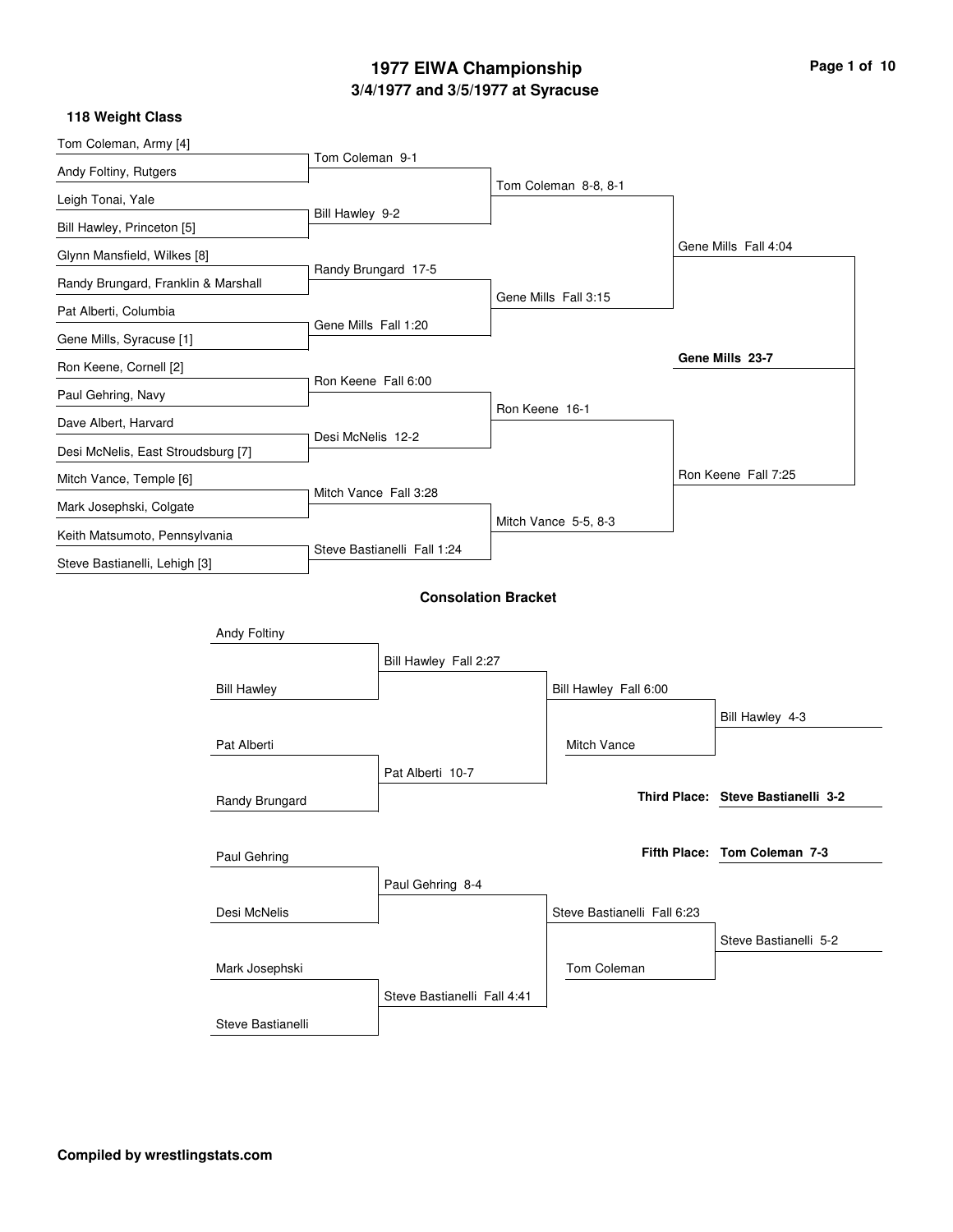### **3/4/1977 and 3/5/1977 at Syracuse 1977 EIWA Championship Page 2 of 10**

| Rich Mahonski, Wilkes [4]            |                    |                       |                            |                 |                          |                                |  |
|--------------------------------------|--------------------|-----------------------|----------------------------|-----------------|--------------------------|--------------------------------|--|
| Tom Ford, Franklin & Marshall        |                    |                       | Rich Mahonski DFT 2:43     |                 |                          |                                |  |
| John Kotmel, Cornell                 |                    |                       |                            |                 | Greg Shoemaker Fall 2:31 |                                |  |
| Greg Shoemaker, East Stroudsburg [5] |                    |                       | Greg Shoemaker 16-3        |                 |                          |                                |  |
| Bob Vottero, Army [8]                |                    |                       |                            |                 |                          | Greg Shoemaker 10-8            |  |
| Vic Vas, Temple                      |                    | Bob Vottero Fall 6:25 |                            |                 |                          |                                |  |
| Ramon Lijo, Rutgers                  |                    |                       |                            | Guy Dugas 8-3   |                          |                                |  |
| Guy Dugas, Syracuse [1]              |                    | Guy Dugas 7-0         |                            |                 |                          |                                |  |
| Lance Leonhardt, Lehigh [2]          |                    |                       |                            |                 |                          | Lance Leonhardt 8-6            |  |
| Andy Sama, Columbia                  |                    |                       | Lance Leonhardt 10-2       |                 |                          |                                |  |
| Craig Davis, Yale                    |                    |                       |                            |                 | Lance Leonhardt 6-2      |                                |  |
| Howie Rabin, Colgate [7]             |                    | Howie Rabin 8-2       |                            |                 |                          |                                |  |
| Milt Yasunaga, Harvard [6]           |                    |                       |                            |                 |                          | Lance Leonhardt 5-1            |  |
| Kirk Dabney, Princeton               |                    | Kirk Dabney 3-1       |                            |                 |                          |                                |  |
| Jedd Birkner, Pennsylvania           |                    |                       |                            | Kirk Dabney 8-2 |                          |                                |  |
| Mike Beck, Navy [3]                  |                    | Mike Beck Fall 1:21   |                            |                 |                          |                                |  |
|                                      |                    |                       |                            |                 |                          |                                |  |
|                                      |                    |                       | <b>Consolation Bracket</b> |                 |                          |                                |  |
|                                      | John Kotmel        |                       |                            |                 |                          |                                |  |
|                                      |                    |                       | Rich Mahonski 6-1          |                 |                          |                                |  |
|                                      | Rich Mahonski      |                       |                            |                 | Rich Mahonski 6-4        |                                |  |
|                                      |                    |                       |                            |                 |                          | Kirk Dabney Fall 4:57          |  |
|                                      | Ramon Lijo         |                       |                            |                 | Kirk Dabney              |                                |  |
|                                      |                    |                       | Ramon Lijo 10-3            |                 |                          |                                |  |
|                                      | <b>Bob Vottero</b> |                       |                            |                 |                          | Third Place: Guy Dugas 11-0    |  |
|                                      |                    |                       |                            |                 |                          |                                |  |
|                                      | Andy Sama          |                       |                            |                 |                          | Fifth Place: Rich Mahonski 8-7 |  |
|                                      |                    |                       | Andy Sama 6-2              |                 |                          |                                |  |
|                                      | Howie Rabin        |                       |                            |                 | Andy Sama Med FFT        |                                |  |
|                                      |                    |                       |                            |                 |                          | Guy Dugas Fall 4:23            |  |
|                                      | Milt Yasunaga      |                       |                            |                 | Guy Dugas                |                                |  |
|                                      |                    |                       | Milt Yasunaga 7-1          |                 |                          |                                |  |
|                                      | Mike Beck          |                       |                            |                 |                          |                                |  |
|                                      |                    |                       |                            |                 |                          |                                |  |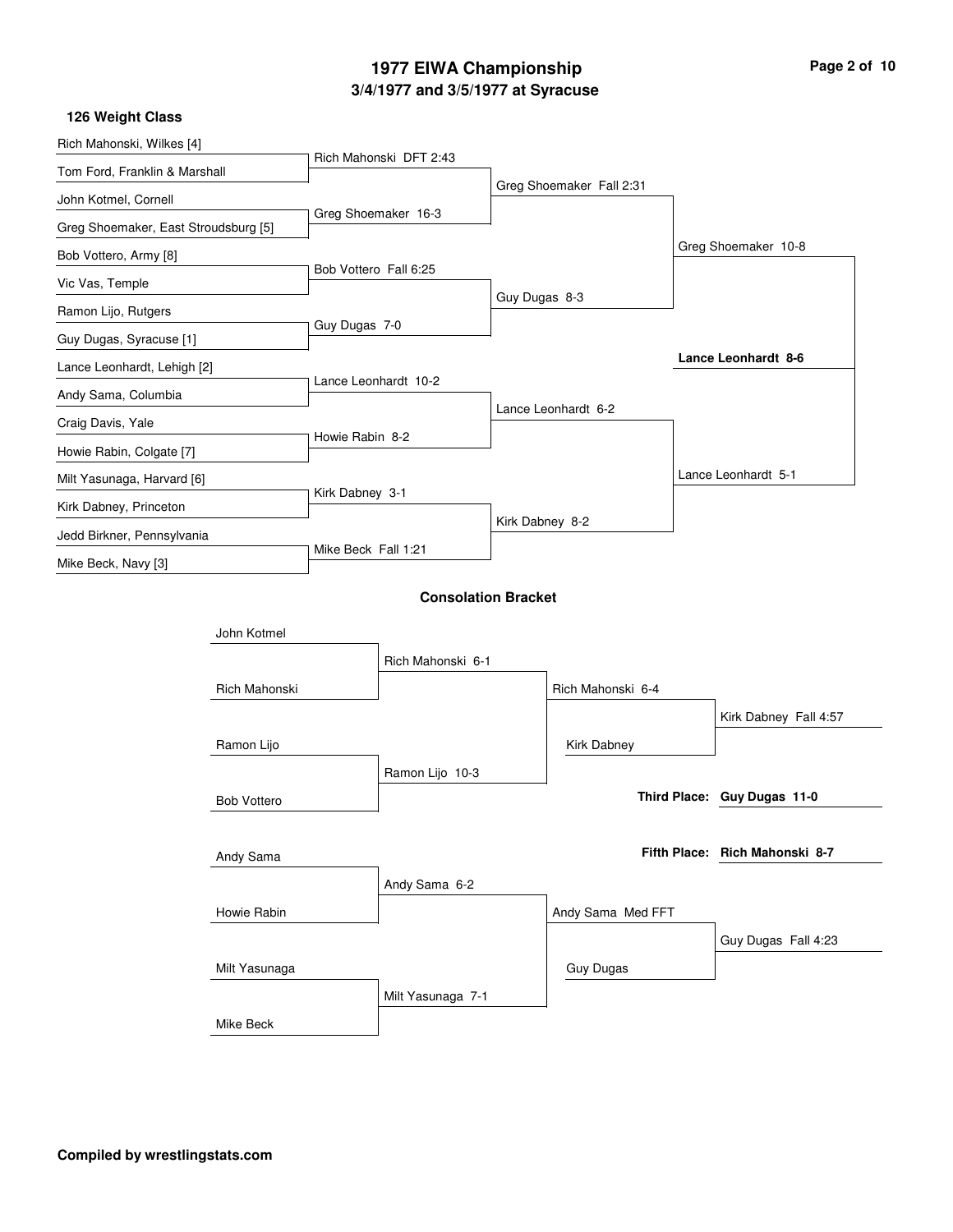### **3/4/1977 and 3/5/1977 at Syracuse 1977 EIWA Championship Page 3 of 10**

| George Medina, Syracuse [4]            |                     |                            |               |                         |                                   |  |
|----------------------------------------|---------------------|----------------------------|---------------|-------------------------|-----------------------------------|--|
| Dave Miller, Yale                      |                     | George Medina 17-3         |               |                         |                                   |  |
| Billy Cuff, East Stroudsburg           |                     |                            |               | George Medina 15-5      |                                   |  |
| Doug Parise, Temple [5]                |                     | Doug Parise 6-1            |               |                         |                                   |  |
| John Mousetis, Franklin & Marshall [8] |                     |                            |               |                         | George Medina 15-7                |  |
| Peter Sinisgalli, Cornell              |                     | John Mousetis 15-10        |               |                         |                                   |  |
| Bob Meyer, Army                        |                     |                            |               | Bob Sloand 13-6         |                                   |  |
| Bob Sloand, Lehigh [1]                 |                     | Bob Sloand Fall 5:16       |               |                         |                                   |  |
| Lon Balum, Wilkes [2]                  |                     |                            |               |                         | George Medina Fall 5:27           |  |
| Bob Cusamano, Harvard                  |                     | Lon Balum Fall 4:59        |               |                         |                                   |  |
| Mike Sussman, Rutgers                  |                     |                            | Lon Balum 7-3 |                         |                                   |  |
| Mark Farley, Colgate [7]               |                     | Mike Sussman 5-0           |               |                         |                                   |  |
| Kevin Roesch, Princeton [6]            |                     |                            |               |                         | Lon Balum 7-3                     |  |
| Peter Lazzopina, Pennsylvania          |                     | Kevin Roesch 13-2          |               |                         |                                   |  |
| Kevin McHugh, Columbia                 |                     |                            |               | Kevin McHugh 8-5        |                                   |  |
| Nick Episcopo, Navy [3]                |                     | Kevin McHugh 5-4           |               |                         |                                   |  |
|                                        |                     | <b>Consolation Bracket</b> |               |                         |                                   |  |
| Dave Miller                            |                     |                            |               |                         |                                   |  |
|                                        |                     | Doug Parise 18-0           |               |                         |                                   |  |
|                                        | Doug Parise         |                            |               | Doug Parise 10-0        |                                   |  |
|                                        |                     |                            |               |                         | Doug Parise Fall 1:43             |  |
| <b>Bob Meyer</b>                       |                     |                            |               | Kevin McHugh            |                                   |  |
|                                        |                     | Bob Meyer 8-6              |               |                         |                                   |  |
|                                        | John Mousetis       |                            |               |                         | Third Place: Bob Sloand 6-1       |  |
|                                        |                     |                            |               |                         |                                   |  |
|                                        | <b>Bob Cusamano</b> |                            |               |                         | Fifth Place: Kevin Roesch Med FFT |  |
|                                        |                     | Bob Cusamano 4-3           |               |                         |                                   |  |
|                                        | Mike Sussman        |                            |               | Kevin Roesch 13-13, 5-0 |                                   |  |
|                                        |                     |                            |               |                         | Bob Sloand Fall 2:53              |  |
|                                        | Nick Episcopo       |                            |               | <b>Bob Sloand</b>       |                                   |  |
|                                        |                     | Kevin Roesch 7-4           |               |                         |                                   |  |
|                                        | Kevin Roesch        |                            |               |                         |                                   |  |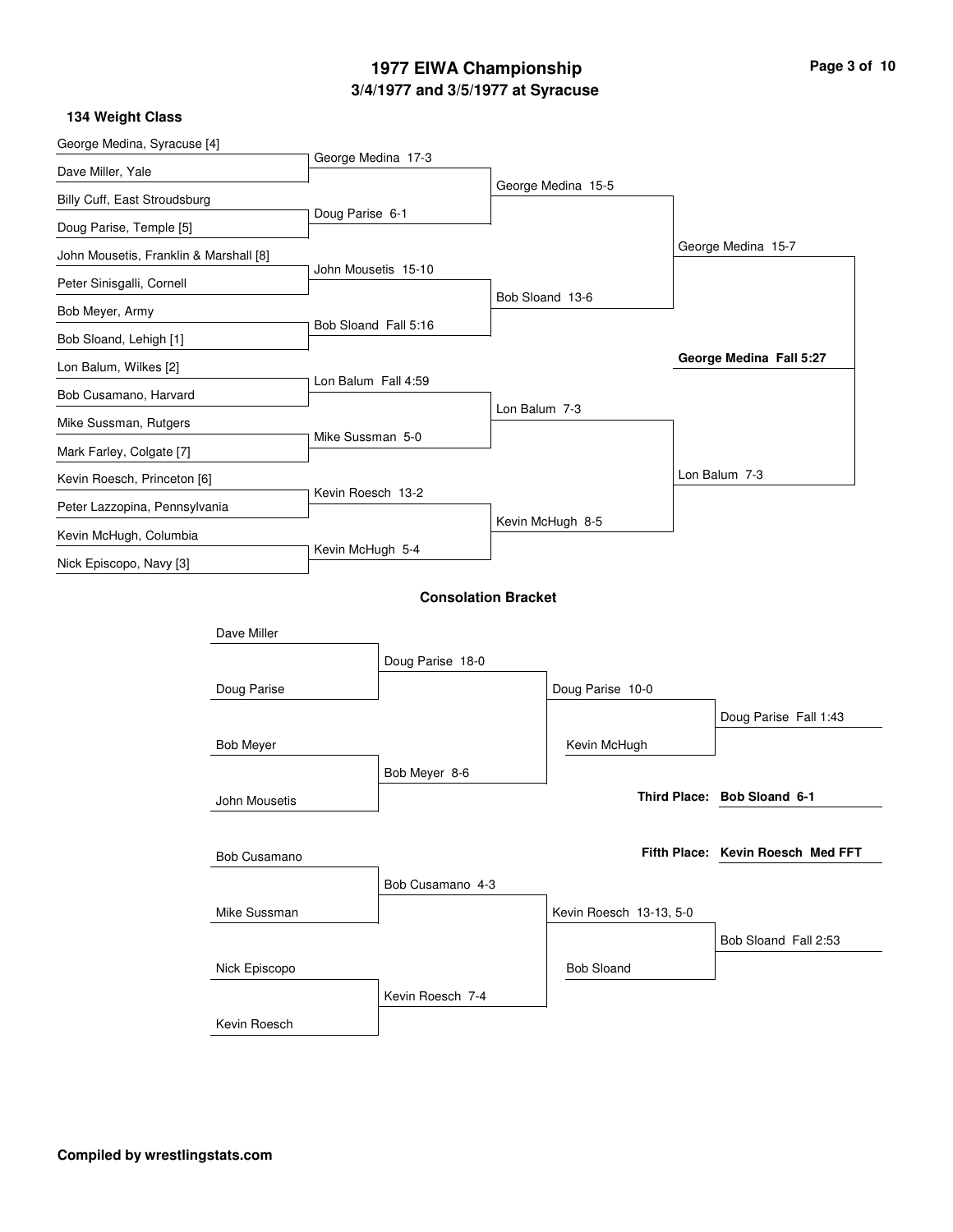### **3/4/1977 and 3/5/1977 at Syracuse 1977 EIWA Championship Page 4 of 10**

| Ed Rivera, Temple [4]             |                      |                     |                            |                   |                       |                                |  |
|-----------------------------------|----------------------|---------------------|----------------------------|-------------------|-----------------------|--------------------------------|--|
| Sal Picone, East Stroudsburg      |                      | Ed Rivera Fall 3:46 |                            |                   |                       |                                |  |
| Doug Oliver, Rutgers              |                      |                     |                            | Ed Rivera 14-7    |                       |                                |  |
| Pat Greene, Syracuse [5]          |                      | Doug Oliver 2-1     |                            |                   |                       |                                |  |
| Art Santiago, Columbia [8]        |                      |                     |                            |                   |                       | Pat Sculley 4-2                |  |
| Jeff Snyder, Pennsylvania         |                      | Art Santiago 16-6   |                            |                   |                       |                                |  |
| Eric Hughes, Army                 |                      |                     |                            |                   | Pat Sculley Fall 7:39 |                                |  |
| Pat Sculley, Lehigh [1]           |                      | Pat Sculley 11-0    |                            |                   |                       |                                |  |
| Tom Bauer, Navy [2]               |                      |                     |                            |                   |                       | Steve Traylor 5-3              |  |
| Bill Mulvihill, Harvard           |                      | Tom Bauer Fall 5:54 |                            |                   |                       |                                |  |
| Dave Hernley, Franklin & Marshall |                      |                     |                            | Steve Traylor 3-2 |                       |                                |  |
| Steve Traylor, Yale [7]           |                      | Steve Traylor 15-9  |                            |                   |                       |                                |  |
| Bruce Lear, Wilkes [6]            |                      |                     |                            |                   |                       | Steve Traylor 12-8             |  |
| Tim Means, Cornell                |                      | Bruce Lear 9-6      |                            |                   |                       |                                |  |
| Mike Carey, Princeton             |                      |                     |                            | Bruce Lear 14-5   |                       |                                |  |
| Scott Perkins, Colgate [3]        |                      | Scott Perkins 10-2  |                            |                   |                       |                                |  |
|                                   |                      |                     |                            |                   |                       |                                |  |
|                                   |                      |                     | <b>Consolation Bracket</b> |                   |                       |                                |  |
|                                   | Sal Picone           |                     |                            |                   |                       |                                |  |
|                                   |                      |                     | Doug Oliver 3-1            |                   |                       |                                |  |
|                                   | Doug Oliver          |                     |                            |                   | Doug Oliver Fall 7:14 |                                |  |
|                                   |                      |                     |                            |                   |                       | Bruce Lear 8-3                 |  |
|                                   | Eric Hughes          |                     |                            |                   | <b>Bruce Lear</b>     |                                |  |
|                                   |                      |                     | Art Santiago 16-5          |                   |                       |                                |  |
|                                   | Art Santiago         |                     |                            |                   |                       | Third Place: Tom Bauer 4-2     |  |
|                                   |                      |                     |                            |                   |                       |                                |  |
|                                   | Dave Hernley         |                     |                            |                   |                       | Fifth Place: Ed Rivera Med FFT |  |
|                                   |                      |                     | Tom Bauer Fall 3:44        |                   |                       |                                |  |
|                                   | Tom Bauer            |                     |                            |                   | Tom Bauer Fall 6:44   |                                |  |
|                                   |                      |                     |                            |                   |                       | Tom Bauer 5-2                  |  |
|                                   | <b>Tim Means</b>     |                     |                            |                   | Ed Rivera             |                                |  |
|                                   |                      |                     | Scott Perkins 10-2         |                   |                       |                                |  |
|                                   | <b>Scott Perkins</b> |                     |                            |                   |                       |                                |  |
|                                   |                      |                     |                            |                   |                       |                                |  |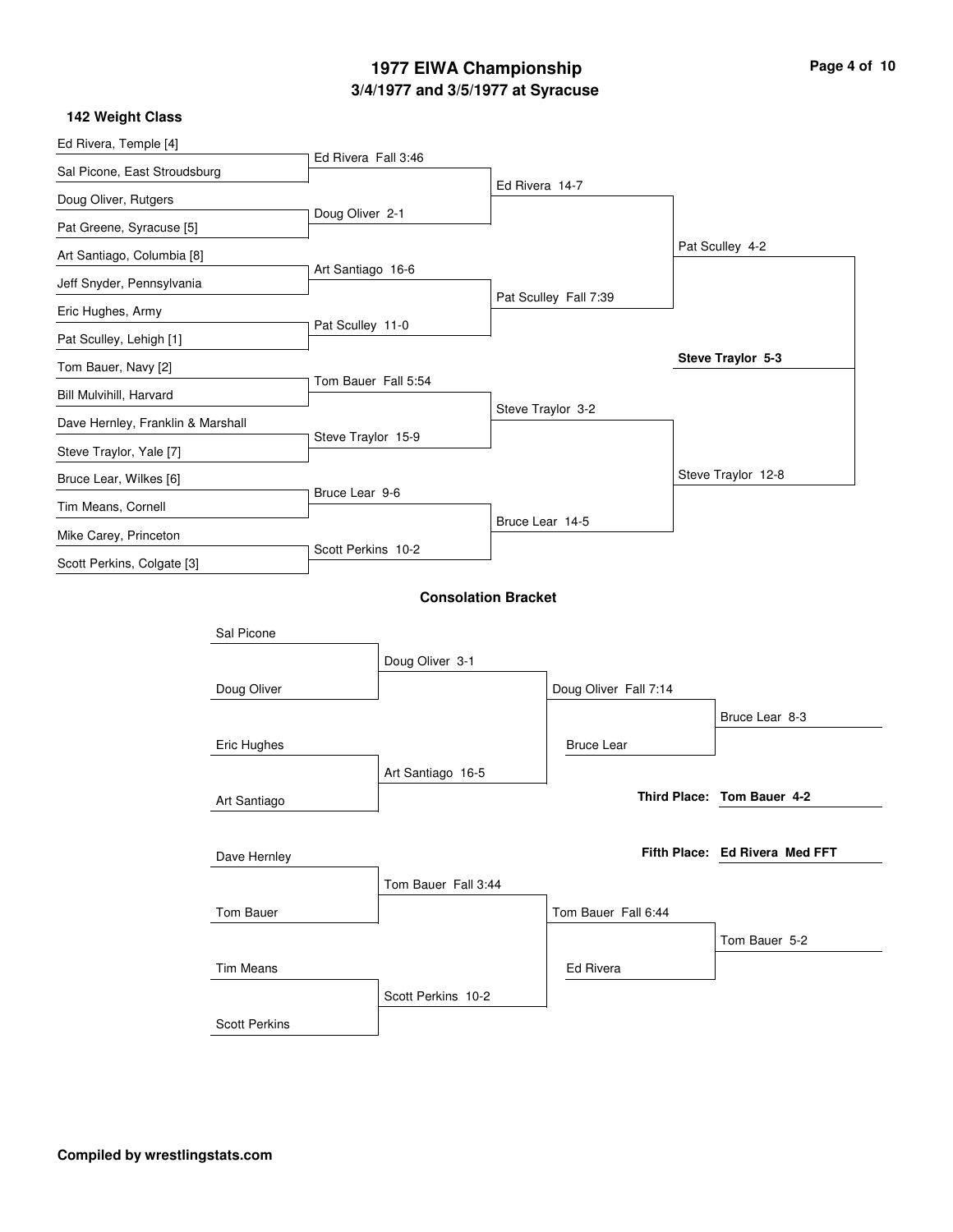# **3/4/1977 and 3/5/1977 at Syracuse 1977 EIWA Championship Page 5 of 10**

| Mark Densberger, Wilkes [4]       |                        |                            |                        |                                     |
|-----------------------------------|------------------------|----------------------------|------------------------|-------------------------------------|
| Larry Kihlstadius, Navy           | Larry Kihlstadius 11-5 |                            |                        |                                     |
| Bob Kennedy, Franklin & Marshall  |                        |                            | Larry Kihlstadius 12-2 |                                     |
| Steve Leslie, Colgate [5]         | Steve Leslie 16-4      |                            |                        |                                     |
| Dick Richer, Syracuse [8]         |                        |                            |                        | Gary Kessel 16-6                    |
| Mike Harris, Cornell              | Dick Richer Fall 6:22  |                            |                        |                                     |
| Lou Rivera, Temple                |                        |                            | Gary Kessel 12-2       |                                     |
| Gary Kessel, East Stroudsburg [1] | Gary Kessel Fall 5:31  |                            |                        |                                     |
| Steve Grubman, Princeton [2]      |                        |                            |                        | Gary Kessel 3-1                     |
| Tom Bixby, Harvard                | Steve Grubman 8-2      |                            |                        |                                     |
| Alan Wolff, Pennsylvania          |                        |                            | Steve Grubman 10-3     |                                     |
| Jeff Allegar, Lehigh [7]          | Jeff Allegar Fall 4:16 |                            |                        |                                     |
| Paul Sullivan, Army [6]           |                        |                            |                        | Steve Grubman 6-3                   |
| Rich Battaglia, Rutgers           | Paul Sullivan 4-3      |                            |                        |                                     |
| Steve Shapiro, Columbia           |                        |                            | Matt D'Annunzio 11-5   |                                     |
| Matt D'Annunzio, Yale [3]         |                        | Matt D'Annunzio Fall 7:37  |                        |                                     |
|                                   |                        | <b>Consolation Bracket</b> |                        |                                     |
|                                   |                        |                            |                        |                                     |
|                                   | Mark Densberger        |                            |                        |                                     |
|                                   |                        | Steve Leslie 14-4          |                        |                                     |
| Steve Leslie                      |                        |                            | Lou Rivera 13-6        |                                     |
|                                   |                        |                            |                        | Matt D'Annunzio 6-5                 |
| Lou Rivera                        |                        |                            | Matt D'Annunzio        |                                     |
|                                   |                        | Lou Rivera 5-4             |                        |                                     |
| Dick Richer                       |                        |                            |                        | Third Place: Larry Kihlstadius 11-1 |
|                                   |                        |                            |                        |                                     |
| Tom Bixby                         |                        |                            |                        | Fifth Place: Lou Rivera 9-2         |
|                                   |                        | Jeff Allegar 5-3           |                        |                                     |
| Jeff Allegar                      |                        |                            | Jeff Allegar 6-4       |                                     |
|                                   |                        |                            |                        | Larry Kihlstadius 6-4               |
| Steve Shapiro                     |                        |                            | Larry Kihlstadius      |                                     |
|                                   |                        | Paul Sullivan 16-3         |                        |                                     |
| Paul Sullivan                     |                        |                            |                        |                                     |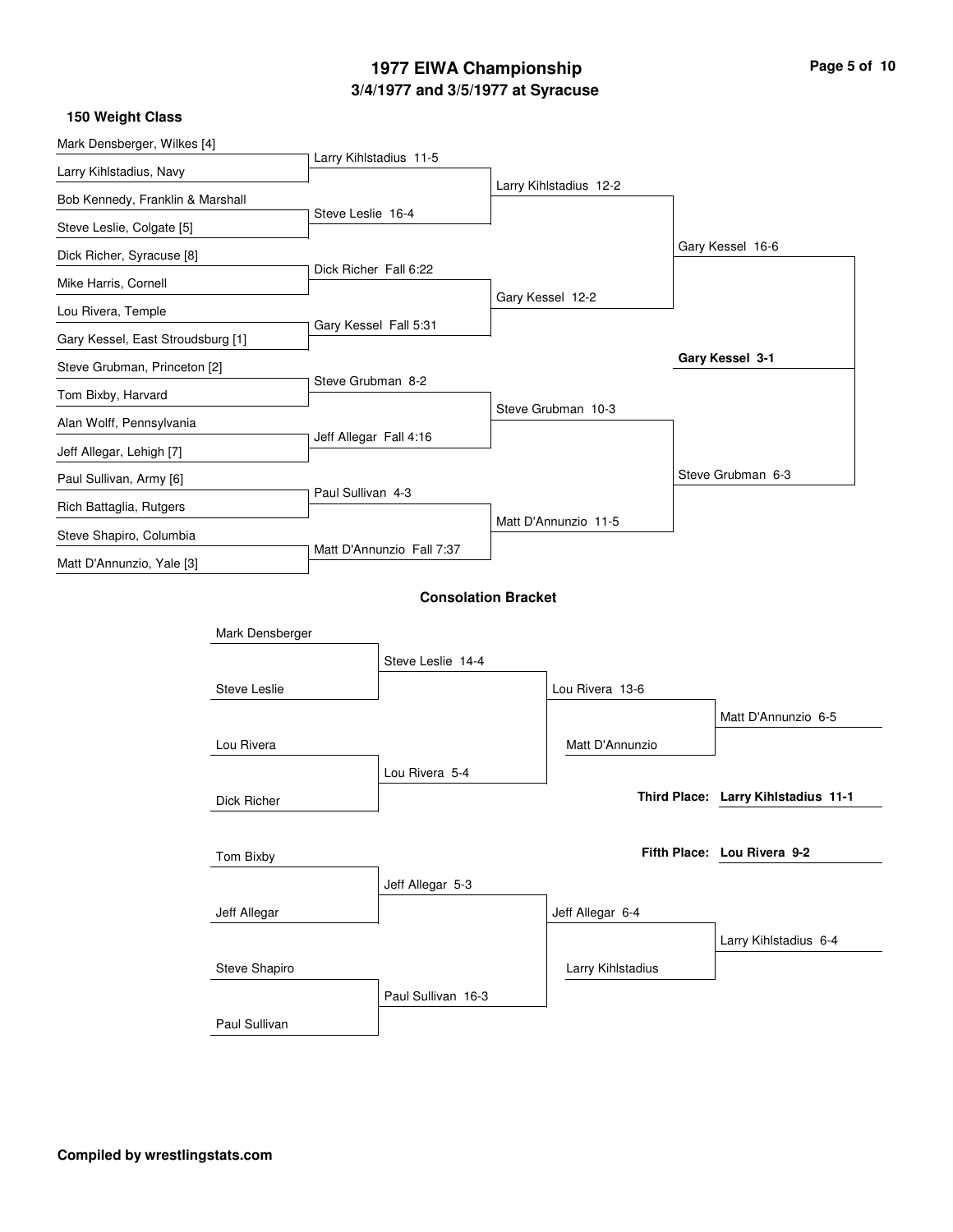# **3/4/1977 and 3/5/1977 at Syracuse 1977 EIWA Championship**

|  |  | Page 6 of 10 |  |
|--|--|--------------|--|
|  |  |              |  |

| 158 Weight Class                    |                   |                       |                            |                  |                       |                               |  |
|-------------------------------------|-------------------|-----------------------|----------------------------|------------------|-----------------------|-------------------------------|--|
| Bill Miron, Princeton [4]           |                   | Bill Miron 9-3        |                            |                  |                       |                               |  |
| Thurston VanHorn, Army              |                   |                       |                            |                  | Greg MacLean 3-3, 3-2 |                               |  |
| Lloyd Woodruff, Colgate             |                   | Greg MacLean 5-3      |                            |                  |                       |                               |  |
| Greg MacLean, Wilkes [5]            |                   |                       |                            |                  |                       |                               |  |
| Jim Corcoran, Harvard [8]           |                   | Jim Mullin 11-2       |                            |                  |                       | John Althans 9-4              |  |
| Jim Mullin, Columbia                |                   |                       |                            |                  | John Althans 15-3     |                               |  |
| Mark Nigogosyan, Cornell            |                   |                       | John Althans Fall 7:46     |                  |                       |                               |  |
| John Althans, Navy [1]              |                   |                       |                            |                  |                       |                               |  |
| Chris Moffa, Rutgers [2]            |                   | Chris Moffa 6-2       |                            |                  |                       | John Althans 9-1              |  |
| Bob Wochele, Pennsylvania           |                   |                       |                            | Chris Moffa 11-3 |                       |                               |  |
| Wayne Carroll, East Stroudsburg     |                   | Bill Myers 12-11      |                            |                  |                       |                               |  |
| Bill Myers, Franklin & Marshall [7] |                   |                       |                            |                  |                       |                               |  |
| John Akins, Temple [6]              |                   | John Akins 6-6, 2-0   |                            |                  |                       | Chris Moffa 16-8              |  |
| Ken Wilson, Syracuse                |                   |                       |                            | Nils Deacon 10-6 |                       |                               |  |
| Scott Williamson, Yale              |                   | Nils Deacon Fall 2:21 |                            |                  |                       |                               |  |
| Nils Deacon, Lehigh [3]             |                   |                       |                            |                  |                       |                               |  |
|                                     |                   |                       | <b>Consolation Bracket</b> |                  |                       |                               |  |
|                                     | Lloyd Woodruff    |                       |                            |                  |                       |                               |  |
|                                     |                   |                       | Lloyd Woodruff 9-3         |                  |                       |                               |  |
|                                     | <b>Bill Miron</b> |                       |                            |                  | Lloyd Woodruff 7-4    |                               |  |
|                                     |                   |                       |                            |                  |                       | Nils Deacon 8-0               |  |
|                                     | Mark Nigogosyan   |                       |                            |                  | Nils Deacon           |                               |  |
|                                     |                   |                       | Mark Nigogosyan 12-5       |                  |                       |                               |  |
|                                     | Jim Mullin        |                       |                            |                  |                       | Third Place: Nils Deacon 9-1  |  |
|                                     |                   |                       |                            |                  |                       |                               |  |
|                                     | Bob Wochele       |                       |                            |                  |                       | Fifth Place: Greg MacLean 5-2 |  |
|                                     |                   |                       | Bill Myers 5-5, 4-3        |                  |                       |                               |  |
|                                     | <b>Bill Myers</b> |                       |                            |                  | John Akins 10-4       |                               |  |
|                                     |                   |                       |                            |                  |                       | John Akins 6-1                |  |
|                                     | Scott Williamson  |                       |                            |                  | Greg MacLean          |                               |  |
|                                     |                   |                       | John Akins 18-0            |                  |                       |                               |  |
|                                     | John Akins        |                       |                            |                  |                       |                               |  |
|                                     |                   |                       |                            |                  |                       |                               |  |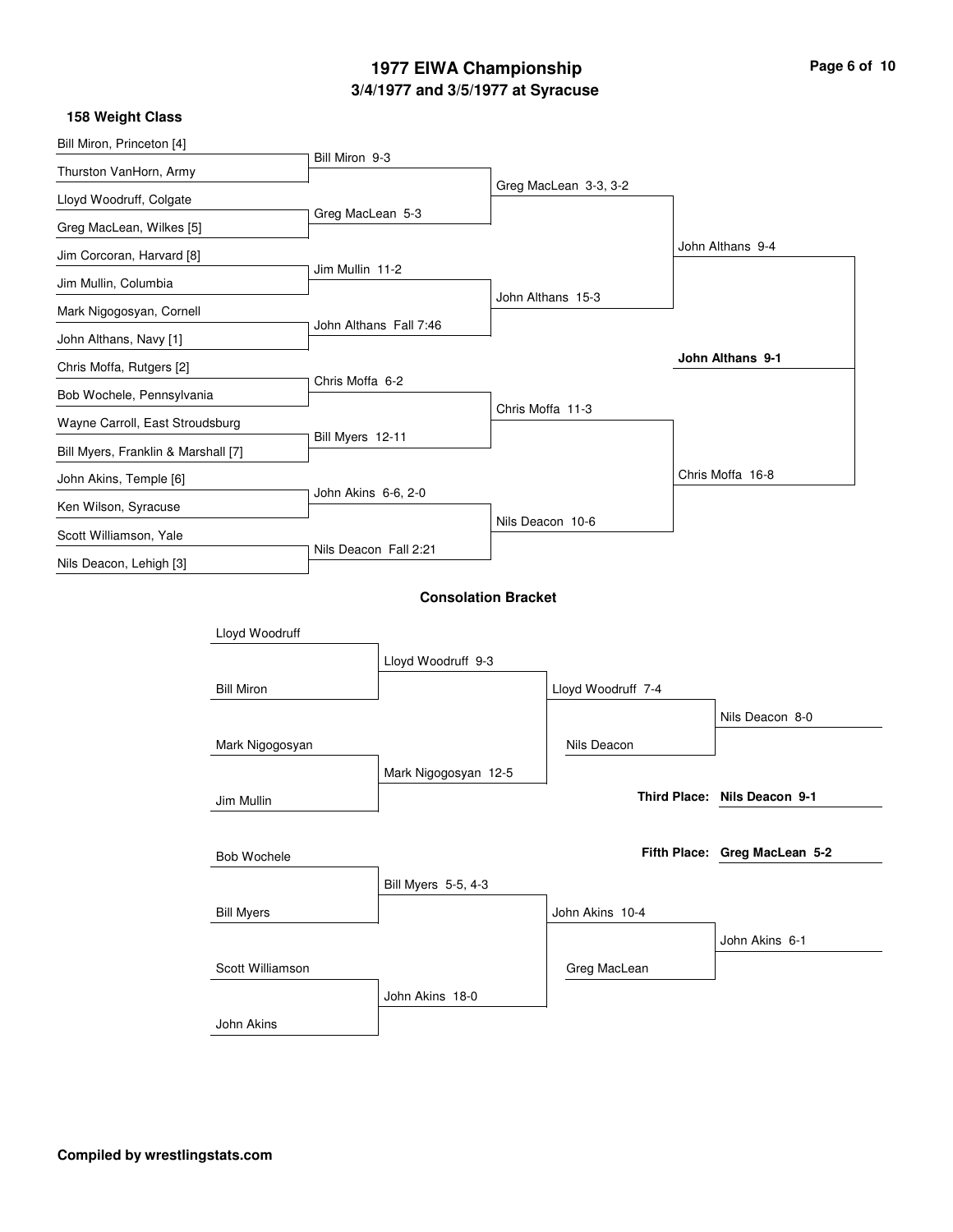# **3/4/1977 and 3/5/1977 at Syracuse 1977 EIWA Championship Page 7 of 10**

| Gene Clemons, Wilkes [4]          |                    |                      |                            |               |                          |                              |
|-----------------------------------|--------------------|----------------------|----------------------------|---------------|--------------------------|------------------------------|
| Cal Ramos, Army                   |                    | Gene Clemons 13-3    |                            |               |                          |                              |
| John Rezen, Cornell               |                    |                      |                            |               | Gene Clemons 12-7        |                              |
| Ted Kastner, Colgate [5]          |                    | Ted Kastner 12-0     |                            |               |                          |                              |
| Donald LeVine, Pennsylvania [8]   |                    |                      |                            |               |                          | Mark Lieberman Fall 7:24     |
| Bob Slack, Temple                 |                    | Bob Slack 7-5        |                            |               |                          |                              |
| Tom Wagner, Columbia              |                    |                      |                            |               | Mark Lieberman Fall 1:47 |                              |
| Mark Lieberman, Lehigh [1]        |                    |                      | Mark Lieberman Fall 3:41   |               |                          |                              |
| Roger Fleischer, Navy [2]         |                    |                      |                            |               |                          | Mark Lieberman 9-2           |
| Chris Ritrievi, Princeton         |                    | Roger Fleischer 14-0 |                            |               |                          |                              |
| Steve Jordan, Franklin & Marshall |                    |                      |                            |               | Roger Fleischer 9-1      |                              |
| Tim Aldrich, Rutgers [7]          |                    | Tim Aldrich 26-3     |                            |               |                          |                              |
| Pete Englehardt, Syracuse [6]     |                    |                      |                            |               |                          | Roger Fleischer 3-1          |
| Jim Frank, Yale                   |                    | Pete Englehardt 5-0  |                            |               |                          |                              |
| Ed Bordley, Harvard               |                    |                      |                            | Jim Vargo 4-0 |                          |                              |
| Jim Vargo, East Stroudsburg [3]   |                    | Jim Vargo 9-0        |                            |               |                          |                              |
|                                   |                    |                      | <b>Consolation Bracket</b> |               |                          |                              |
|                                   |                    |                      |                            |               |                          |                              |
|                                   | Cal Ramos          |                      |                            |               |                          |                              |
|                                   |                    |                      | Ted Kastner Fall 3:59      |               |                          |                              |
|                                   | <b>Ted Kastner</b> |                      |                            |               | Ted Kastner 8-0          |                              |
|                                   |                    |                      |                            |               |                          | Jim Vargo 8-1                |
|                                   | <b>Bob Slack</b>   |                      |                            |               | Jim Vargo                |                              |
|                                   |                    |                      | Bob Slack 8-4              |               |                          |                              |
|                                   | Tom Wagner         |                      |                            |               |                          | Third Place: Jim Vargo 4-0   |
|                                   |                    |                      |                            |               |                          |                              |
|                                   | Chris Ritrievi     |                      |                            |               |                          | Fifth Place: Ted Kastner 8-1 |
|                                   |                    |                      | Tim Aldrich 4-1            |               |                          |                              |
|                                   | Tim Aldrich        |                      |                            |               | Pete Englehardt 12-4     |                              |
|                                   |                    |                      |                            |               |                          | Pete Englehardt 4-3          |
|                                   | Ed Bordley         |                      |                            |               | Gene Clemons             |                              |
|                                   |                    |                      | Pete Englehardt 11-2       |               |                          |                              |
|                                   | Pete Englehardt    |                      |                            |               |                          |                              |
|                                   |                    |                      |                            |               |                          |                              |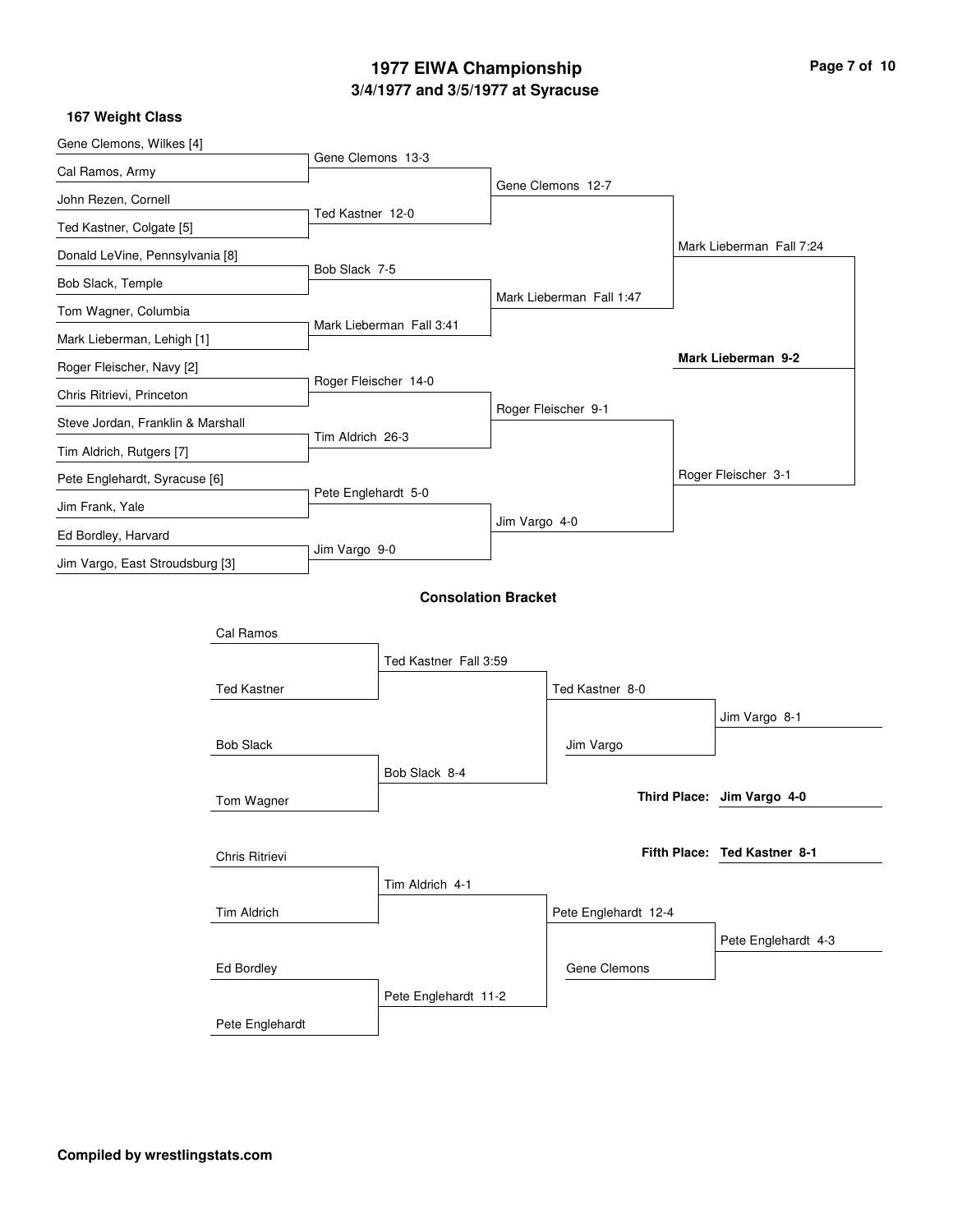# **3/4/1977 and 3/5/1977 at Syracuse 1977 EIWA Championship Page 8 of 10**

| Carmel Morina, Temple [4]              |                    |                      |                            |                         |                                      |
|----------------------------------------|--------------------|----------------------|----------------------------|-------------------------|--------------------------------------|
| Tom Philippi, Pennsylvania             |                    | Carmel Morina 12-2   |                            |                         |                                      |
| Bob Kiefer, Rutgers                    |                    |                      |                            | Carmel Morina Fall 0:39 |                                      |
| Steve Paterno, Franklin & Marshall [5] |                    | Bob Kiefer Fall 7:48 |                            |                         |                                      |
| Dan Wallon, Syracuse [8]               |                    |                      |                            |                         | Mike Brown 17-2                      |
| John Palladino, Cornell                |                    | Dan Wallon 10-4      |                            |                         |                                      |
| Skip Falcone, East Stroudsburg         |                    |                      |                            | Mike Brown DFT 5:00     |                                      |
| Mike Brown, Lehigh [1]                 |                    | Mike Brown Fall 4:59 |                            |                         |                                      |
| Keith Ely, Princeton [2]               |                    |                      |                            |                         | Mike Brown 9-1                       |
| John Kalbacher, Columbia               |                    | Keith Ely Fall 1:20  |                            |                         |                                      |
| Mark Rachlin, Colgate                  |                    |                      |                            | Keith Ely Fall 1:33     |                                      |
| Sal D'Agostino, Harvard [7]            |                    | Sal D'Agostino 13-2  |                            |                         |                                      |
| Rich McPhee, Army [6]                  |                    |                      |                            |                         | Keith Ely Fall 0:45                  |
| Jeff Linson, Yale                      |                    | Rich McPhee 8-1      |                            |                         |                                      |
| Jack Hanson, Navy                      |                    |                      |                            | Bart Cook Fall 4:31     |                                      |
| Bart Cook, Wilkes [3]                  |                    | Bart Cook 10-2       |                            |                         |                                      |
|                                        |                    |                      | <b>Consolation Bracket</b> |                         |                                      |
|                                        |                    |                      |                            |                         |                                      |
|                                        | Tom Philippi       |                      |                            |                         |                                      |
|                                        |                    |                      | Bob Kiefer Fall 1:56       |                         |                                      |
|                                        | <b>Bob Kiefer</b>  |                      |                            | Bob Kiefer 9-6          |                                      |
|                                        |                    |                      |                            |                         | Bart Cook Fall 1:26                  |
|                                        | Skip Falcone       |                      |                            | <b>Bart Cook</b>        |                                      |
|                                        |                    |                      | Skip Falcone Med FFT       |                         |                                      |
|                                        | Dan Wallon         |                      |                            |                         | Third Place: Bart Cook 8-2           |
|                                        |                    |                      |                            |                         |                                      |
|                                        | John Kalbacher     |                      |                            |                         | Fifth Place: Carmel Morina Fall 1:23 |
|                                        |                    |                      | Sal D'Agostino 5-3         |                         |                                      |
|                                        | Sal D'Agostino     |                      |                            | Rich McPhee Med FFT     |                                      |
|                                        |                    |                      |                            |                         | Rich McPhee 1-1, 3-3 RD              |
|                                        | Jack Hanson        |                      |                            | Carmel Morina           |                                      |
|                                        |                    |                      | Rich McPhee 6-1            |                         |                                      |
|                                        | <b>Rich McPhee</b> |                      |                            |                         |                                      |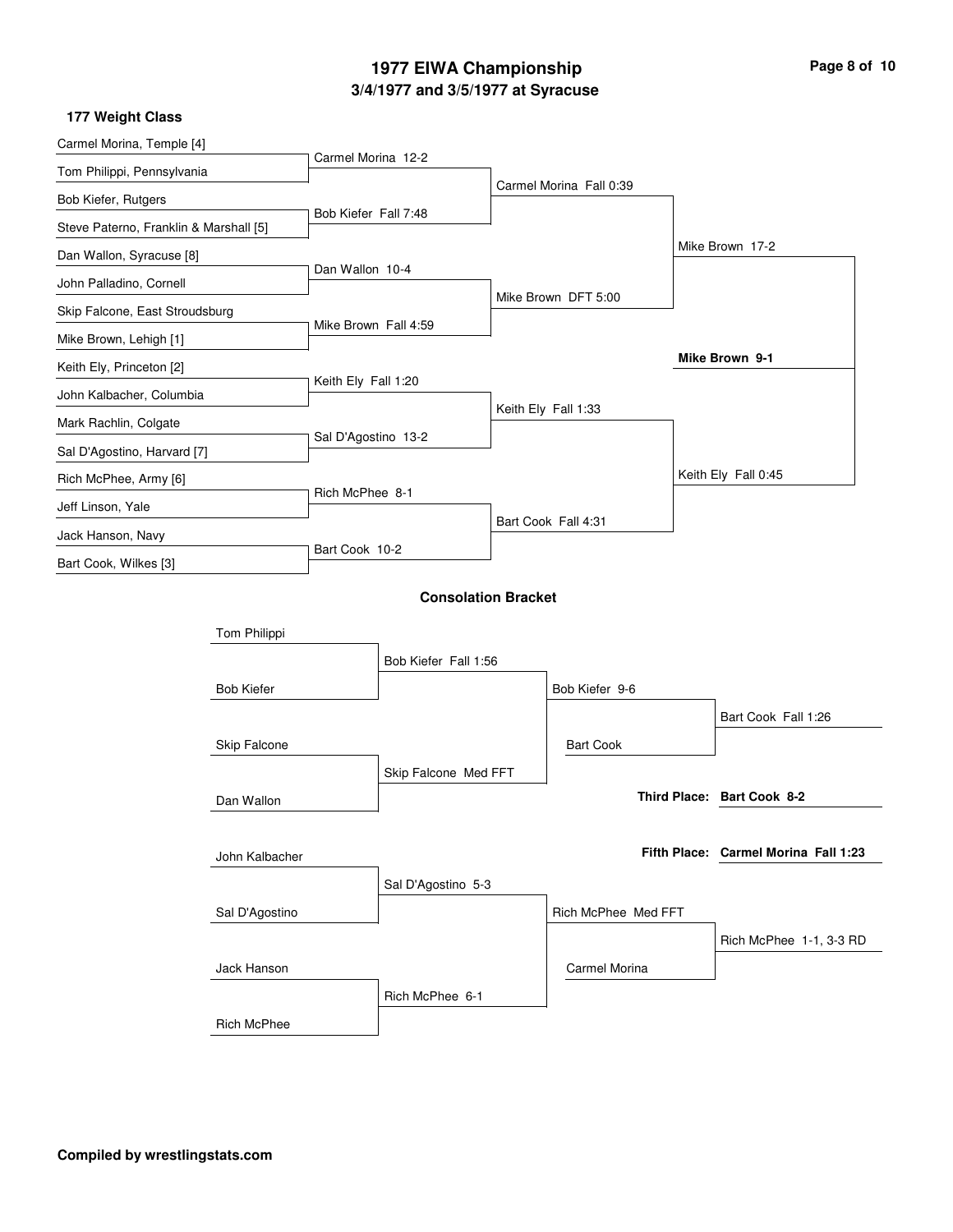### **3/4/1977 and 3/5/1977 at Syracuse 1977 EIWA Championship Page 9 of 10**

| Joe Cooper, Yale [4]             |                     |                  |                            |                           |                               |
|----------------------------------|---------------------|------------------|----------------------------|---------------------------|-------------------------------|
| Bob Baumgartner, Pennsylvania    |                     |                  | Bob Baumgartner Fall 0:38  |                           |                               |
| Dick Thompson, Army              |                     |                  |                            | Bob Baumgartner Fall 4:40 |                               |
| Don Lehman, East Stroudsburg [5] |                     | Don Lehman 14-2  |                            |                           |                               |
| Mike Flynn, Temple [8]           |                     |                  |                            |                           | Don McCorkel Fall 4:00        |
| Steve Ballock, Princeton         |                     | Mike Flynn 7-4   |                            |                           |                               |
| Fred Smith, Harvard              |                     |                  |                            | Don McCorkel 8-1          |                               |
| Don McCorkel, Lehigh [1]         |                     |                  | Don McCorkel Fall 5:35     |                           |                               |
| Greg Cooper, Navy [2]            |                     |                  |                            |                           | Don McCorkel 10-0             |
| Mike Littlejohn, Cornell         |                     |                  | Greg Cooper Fall 5:55      |                           |                               |
| Bob Martin, Columbia             |                     |                  |                            | Greg Cooper 12-4          |                               |
| Mike Morrell, Colgate [7]        |                     | Mike Morrell 7-2 |                            |                           |                               |
| Mike Ponzo, Syracuse [6]         |                     |                  |                            |                           | Greg Cooper 2-0               |
| Tim McCrum, Franklin & Marshall  |                     | Mike Ponzo 7-1   |                            |                           |                               |
| Dennis Haughey, Rutgers          |                     |                  |                            | Dave Gregrow 17-1         |                               |
| Dave Gregrow, Wilkes [3]         |                     | Dave Gregrow 9-0 |                            |                           |                               |
|                                  |                     |                  |                            |                           |                               |
|                                  |                     |                  | <b>Consolation Bracket</b> |                           |                               |
|                                  | Joe Cooper          |                  |                            |                           |                               |
|                                  |                     |                  | Joe Cooper 6-4             |                           |                               |
|                                  | Don Lehman          |                  |                            | Mike Flynn 7-4            |                               |
|                                  |                     |                  |                            |                           | Dave Gregrow 14-0             |
|                                  | Fred Smith          |                  |                            | Dave Gregrow              |                               |
|                                  |                     |                  | Mike Flynn DFT 2:00        |                           |                               |
|                                  | Mike Flynn          |                  |                            |                           | Third Place: Dave Gregrow 9-1 |
|                                  |                     |                  |                            |                           |                               |
|                                  | Mike Littlejohn     |                  |                            |                           | Fifth Place: Mike Flynn 8-3   |
|                                  |                     |                  | Mike Morrell 6-1           |                           |                               |
|                                  | <b>Mike Morrell</b> |                  |                            | Mike Morrell 16-5         |                               |
|                                  |                     |                  |                            |                           | Mike Morrell 11-3             |
|                                  | Dennis Haughey      |                  |                            | <b>Bob Baumgartner</b>    |                               |
|                                  |                     |                  | Dennis Haughey 5-4         |                           |                               |
|                                  | Mike Ponzo          |                  |                            |                           |                               |
|                                  |                     |                  |                            |                           |                               |